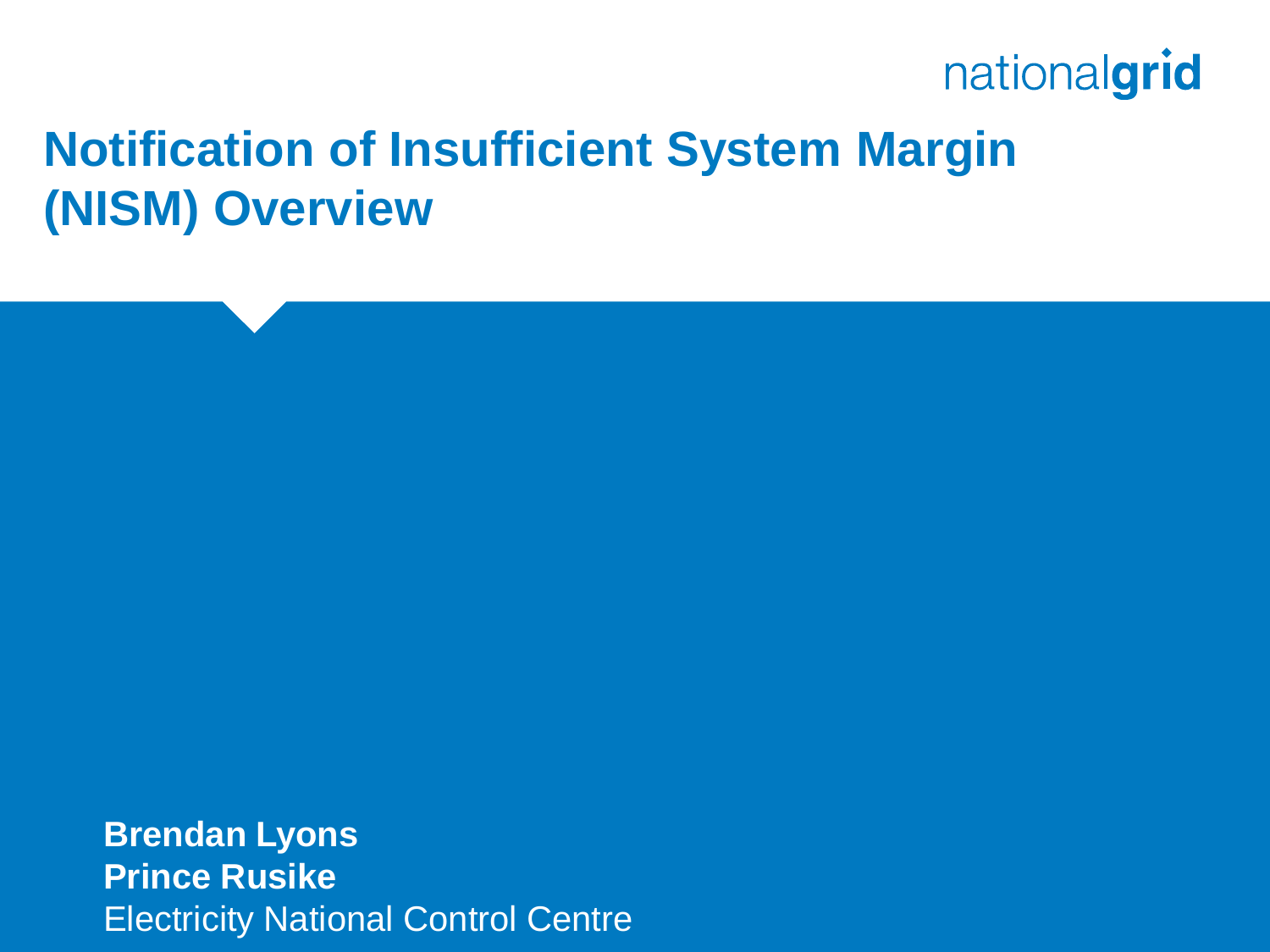## **NISM overview**

NISM – what it is, what it is not and why National Grid may issue a NISM?

- Notification of Inadequate System Margin
- History of summer and winter NISMs
- Control room strategy during a NISM
- Overview of May 09 NISM and how the market responded

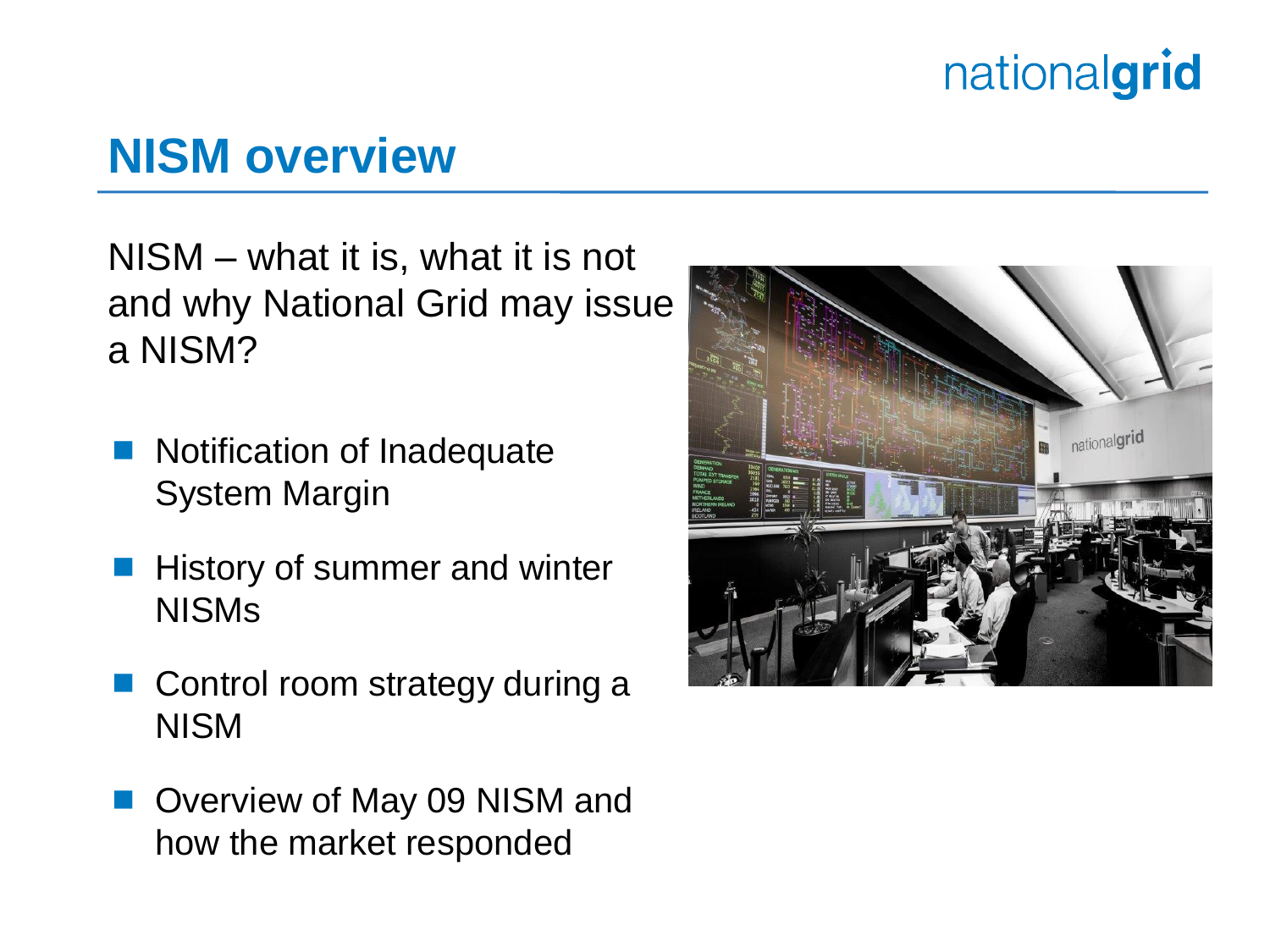## **NISM overview**

#### What is a NISM?

- **A NISM is a notice issued to the** market by National Grid to request extra generation
- **This notice is issued as part of** our standard toolkit for balancing supply and demand
- It is not demand control

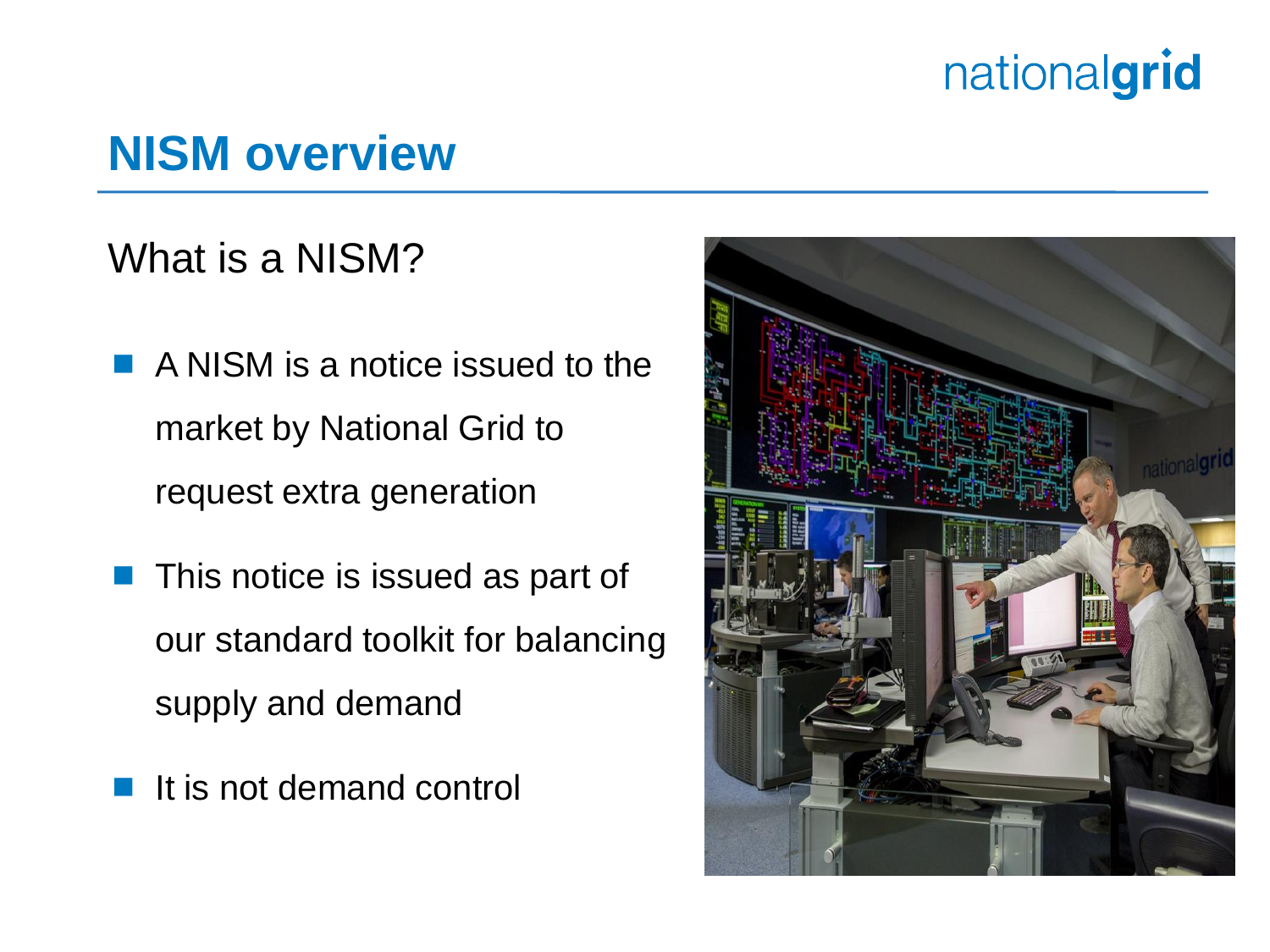#### **NISM overview**

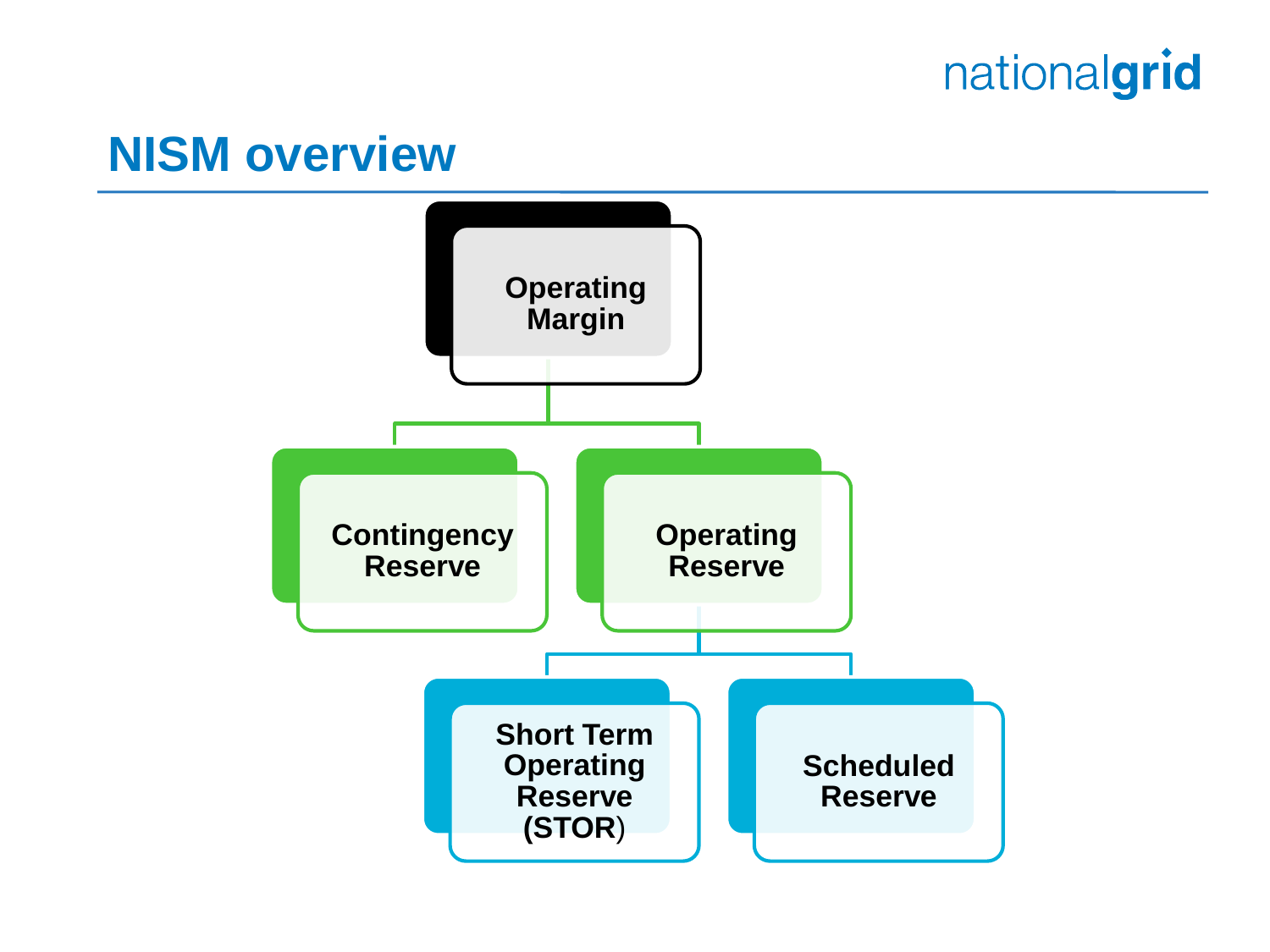# **NISM overview**

#### Differences between Summer and Winter NISMs

#### **Summer**

- More generation outages
- More network outages
- Lower transmission limits
- More demand peaks (2B, 3C, 4B)



#### **Winter**

- Weather
	- Cold Plant reliability
	- Weather fronts
- Higher transmission flows
- Higher demand peak (E.g. DP)

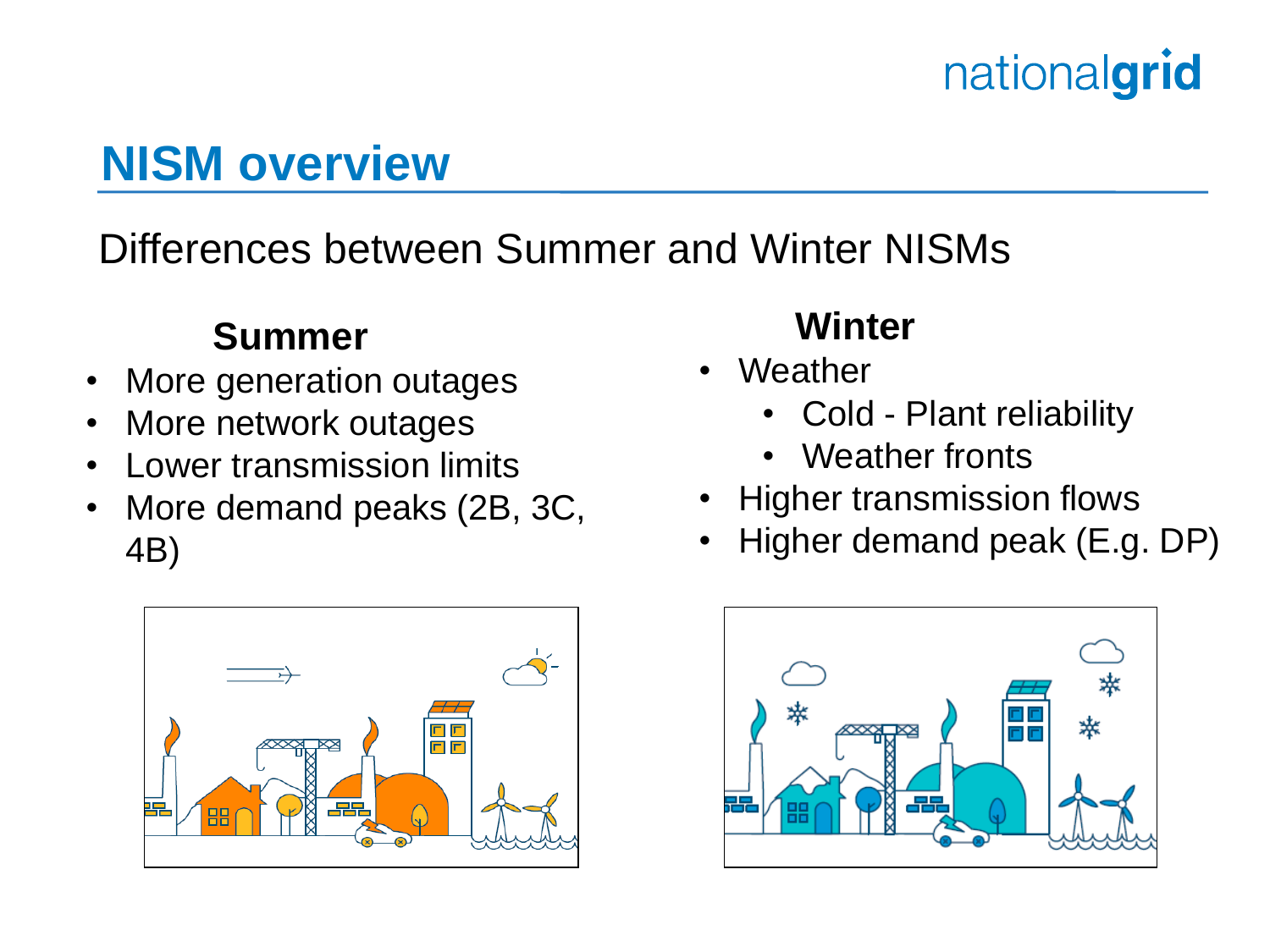## **NISM overview**

#### **Summer NISM breakdown**

|                           | <b>APR</b>       | <b>MAY</b>   | <b>JUN</b>     | <b>JUL</b>              | <b>AUG</b>   | <b>SEP</b>              | <b>OCT</b>     | <b>Total</b>            |
|---------------------------|------------------|--------------|----------------|-------------------------|--------------|-------------------------|----------------|-------------------------|
| 2016                      |                  | $\mathbf{1}$ |                |                         |              |                         |                | $\mathbf{1}$            |
| 2015                      |                  |              |                |                         |              |                         |                |                         |
| 2014                      |                  |              |                |                         |              |                         |                |                         |
| 2013                      |                  |              |                |                         |              |                         |                |                         |
| 2012                      |                  |              |                |                         |              |                         |                |                         |
| 2011                      |                  |              |                |                         |              |                         |                |                         |
| 2010                      |                  |              |                |                         |              |                         |                |                         |
| 2009                      |                  |              |                |                         |              |                         |                |                         |
| 2008                      |                  |              | $\mathbf{1}$   |                         | $\mathbf{1}$ | $\overline{3}$          |                | 5                       |
| 2007                      |                  |              |                |                         |              |                         | $\mathbf{1}$   | $\mathbf{1}$            |
| 2006                      |                  |              |                | $\overline{4}$          |              |                         |                | $\overline{\mathbf{4}}$ |
| 2005                      |                  |              | $\mathbf{1}$   |                         |              |                         | $\mathbf{1}$   | $\overline{2}$          |
| 2004                      |                  |              |                |                         |              |                         | $\overline{3}$ | $\overline{\mathbf{3}}$ |
| <b>No. of Summer NISM</b> | $\boldsymbol{0}$ | $\mathbf{1}$ | $\overline{2}$ | $\overline{\mathbf{4}}$ | $\mathbf{1}$ | $\overline{\mathbf{3}}$ | 5              | 16                      |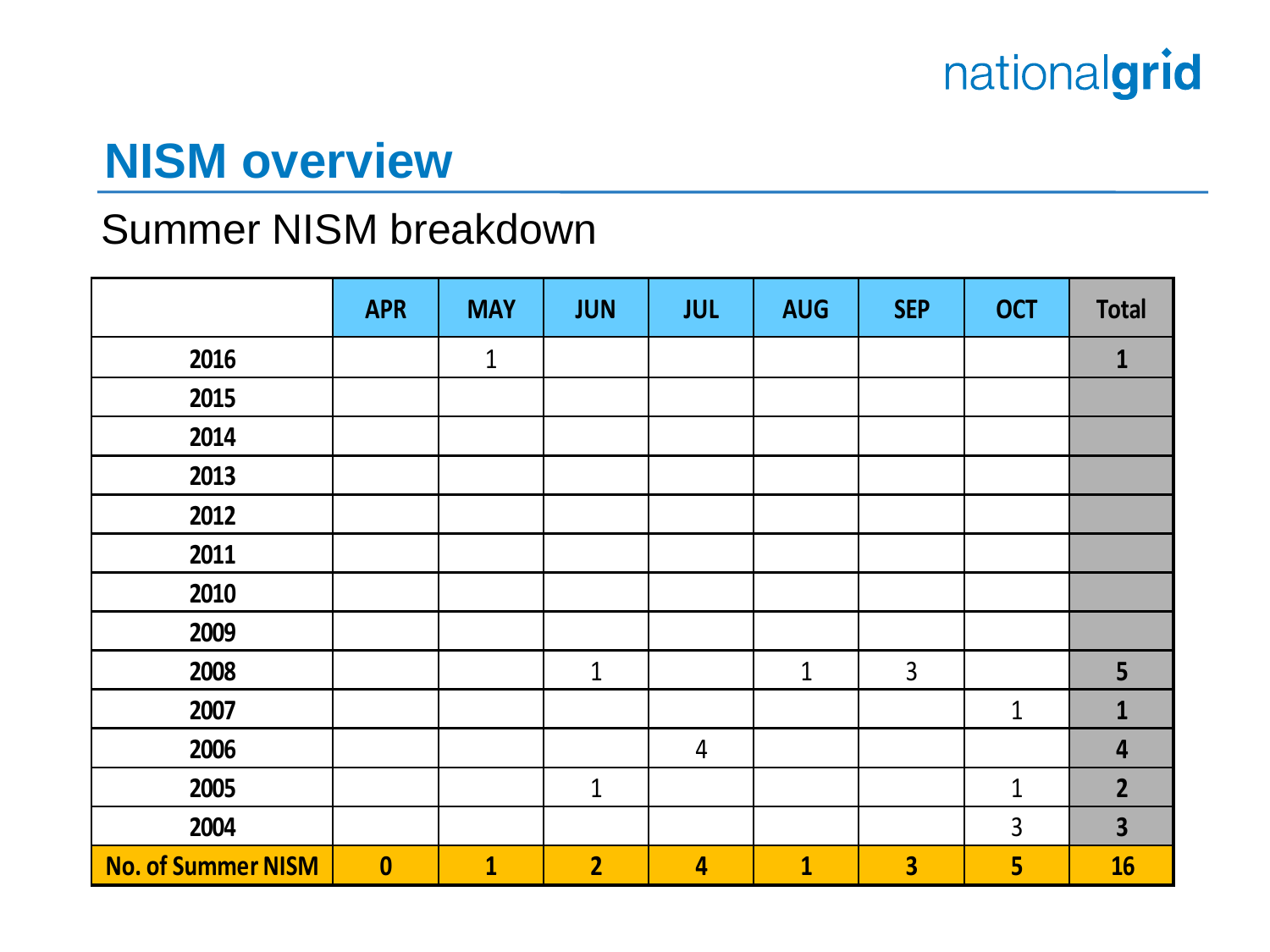## **NISM overview**

#### Winter NISM breakdown

|                    | <b>Nov</b>      | <b>Dec</b>     | Jan          | Feb                     | <b>Mar</b>              | <b>Total</b>            |
|--------------------|-----------------|----------------|--------------|-------------------------|-------------------------|-------------------------|
| 2016               |                 |                |              |                         |                         |                         |
| 2015               | $\mathbf 1$     |                |              |                         |                         | $\mathbf{1}$            |
| 2014               |                 |                |              |                         |                         |                         |
| 2013               |                 |                |              |                         |                         |                         |
| 2012               |                 |                |              | $\mathbf 1$             |                         | $\mathbf{1}$            |
| 2011               |                 |                |              |                         |                         |                         |
| 2010               |                 |                |              |                         |                         |                         |
| 2009               |                 |                | $\mathbf{1}$ |                         |                         | $\mathbf{1}$            |
| 2008               | $\mathbf{1}$    | $\mathbf{1}$   |              |                         | $\mathbf{1}$            | $\overline{\mathbf{3}}$ |
| 2007               | $\overline{3}$  |                |              |                         |                         | $\overline{\mathbf{3}}$ |
| 2006               |                 |                |              |                         | $\mathbf{1}$            | $\mathbf{1}$            |
| 2005               | $\overline{2}$  | $\mathbf{1}$   |              | $\overline{2}$          | $\overline{2}$          | $\overline{7}$          |
| 2004               |                 |                |              |                         |                         |                         |
| <b>No. of NISM</b> | $6\phantom{1}6$ | $\overline{2}$ | $\mathbf{1}$ | $\overline{\mathbf{3}}$ | $\overline{\mathbf{4}}$ | 17                      |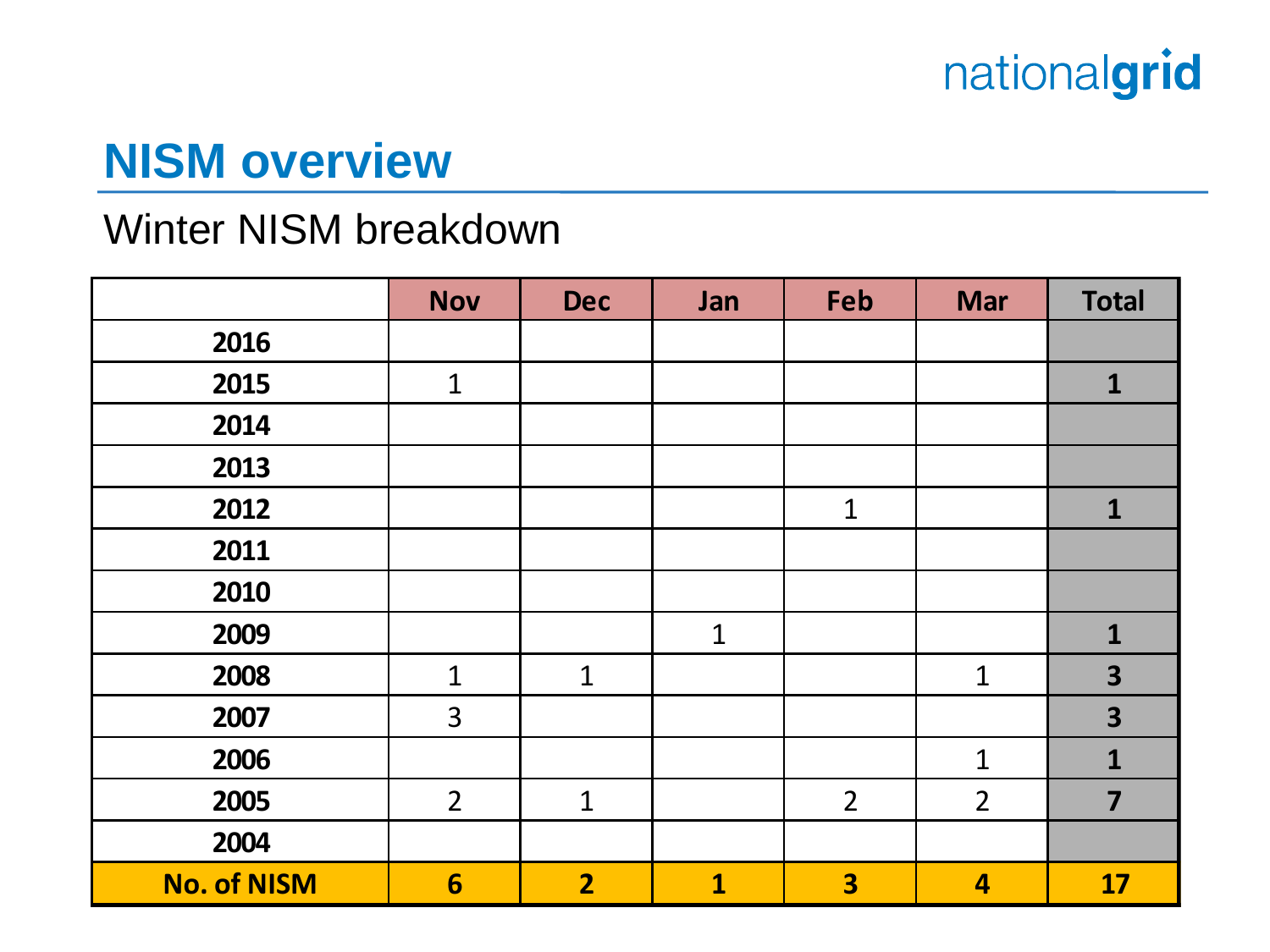#### **NISM overview**

Focus of control room operations during a NISM day

- Demand prediction
- Margin & transmission analysis
- Monitoring of plant
- Assessing the requirement for further action
- Communication & reporting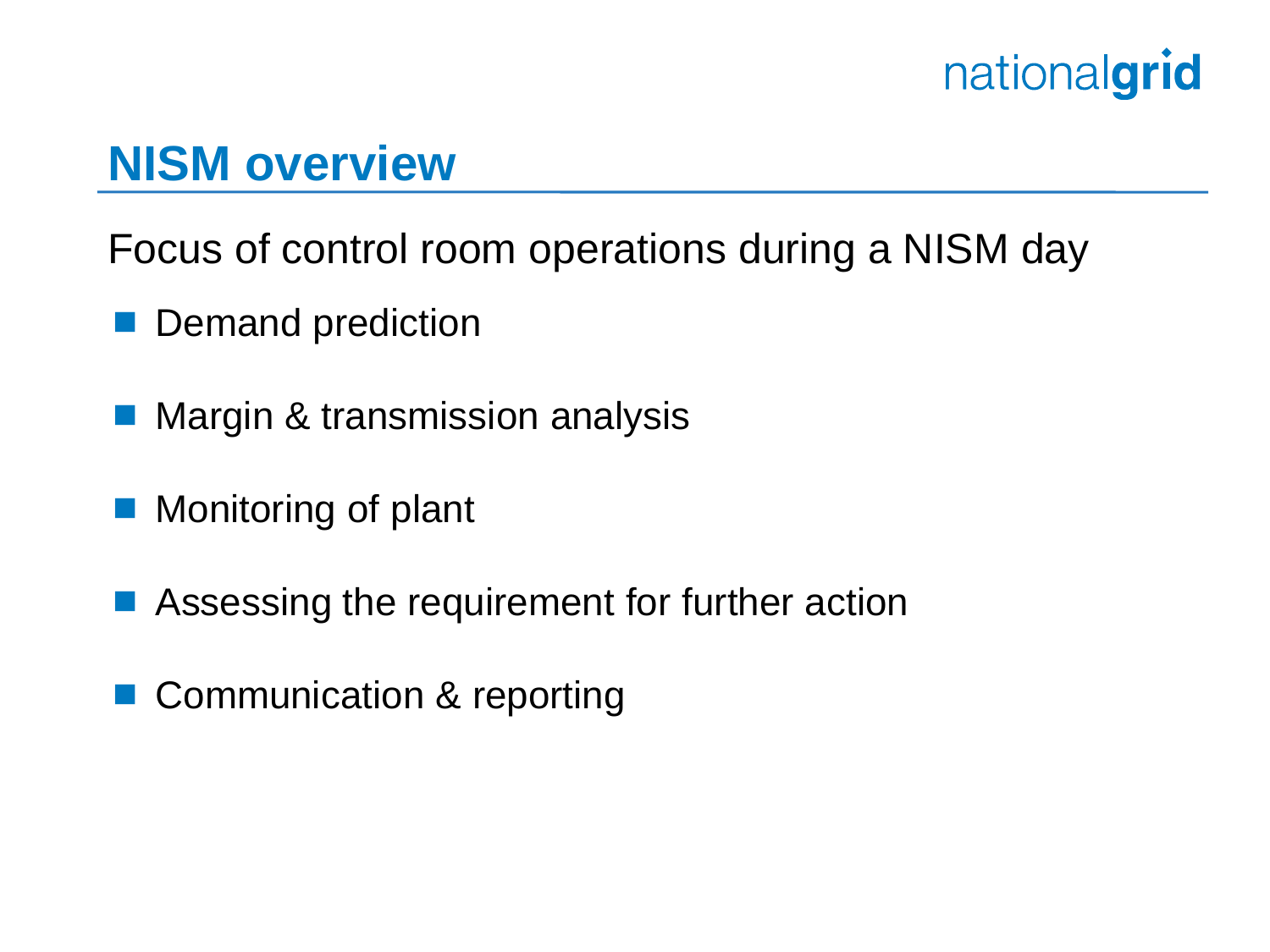#### **NISM 09 May 2016**

Summary

- At 18:55, a NISM was issued detailing a shortfall of 1500MW from the required system margin over the period 19:00 – 21:30, covering the extended evening peak.
- **Throughout the day there were a number of generation** losses that tightened the margin position which resulted in significant erosion of reserves by 18:00.
- Shortfall was recovered and NISM cancelled at 21:15.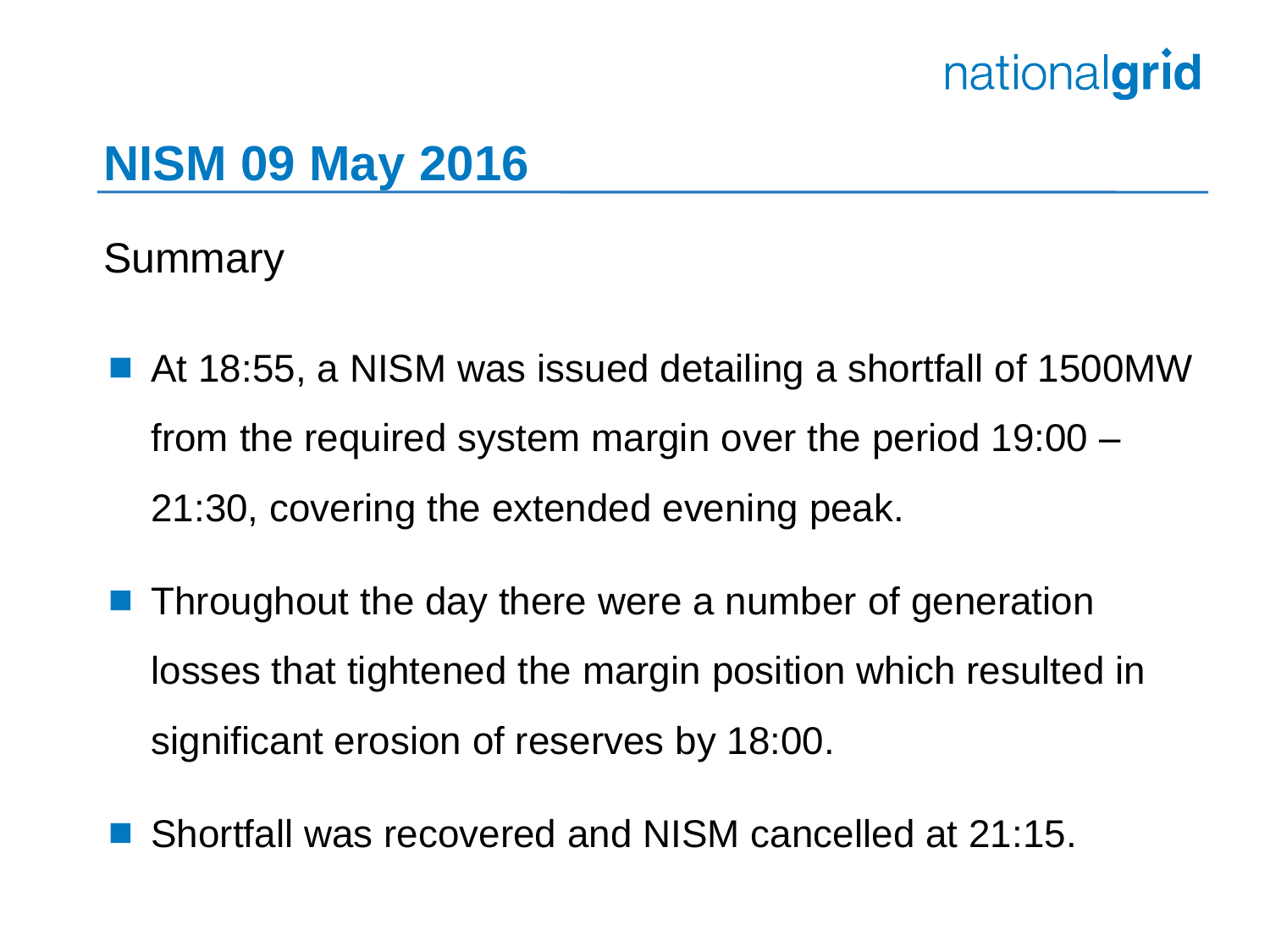## **NISM 09 May 2016**

#### Events leading up to the NISM

|                |              | declared | time of | Sum  |  |
|----------------|--------------|----------|---------|------|--|
|                | <b>BMU</b>   | MEL (MW) | drop    | (MW) |  |
| <b>Morning</b> | <b>BMU-1</b> | 240      | 06:19   |      |  |
|                | <b>BMU-2</b> | 692      | 05:45   | 1996 |  |
|                | <b>BMU-3</b> | 734      | 09:00   |      |  |
|                | <b>BMU-4</b> | 330      | 10:42   |      |  |
| Afternoon      | <b>BMU-5</b> | 488      | 12:54   | 1488 |  |
|                | BMU-6        | 1000     | 17:15   |      |  |

Wind power generation was short by 700MW against the forecast.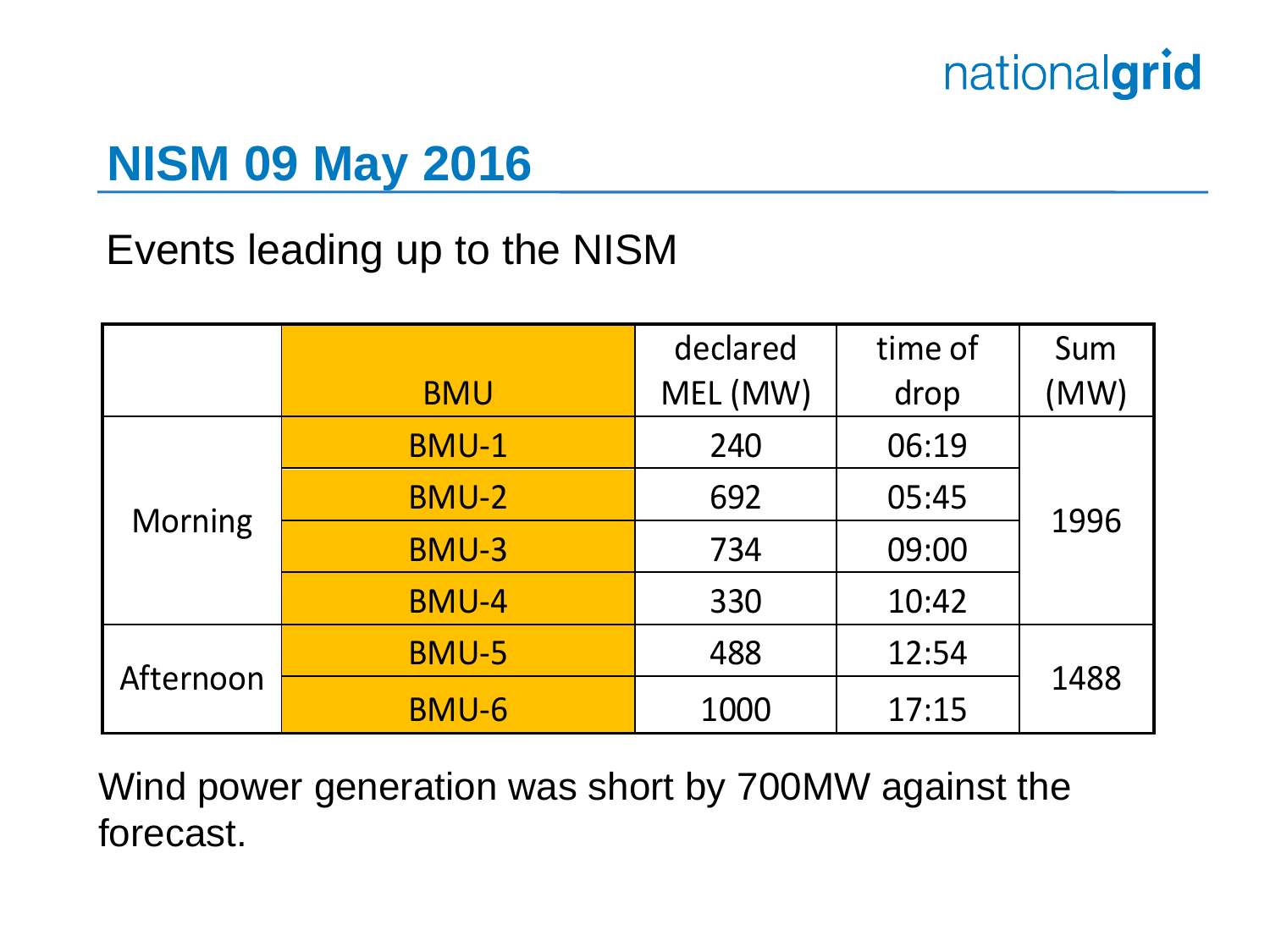#### **NISM 09 May 2016**

Market Response

- The market response to the NISM was in line with expectations:
	- Higher levels of reliability running across the extended peak to 21:00, with no further losses.
	- Additional generation made available as a result of the system warning.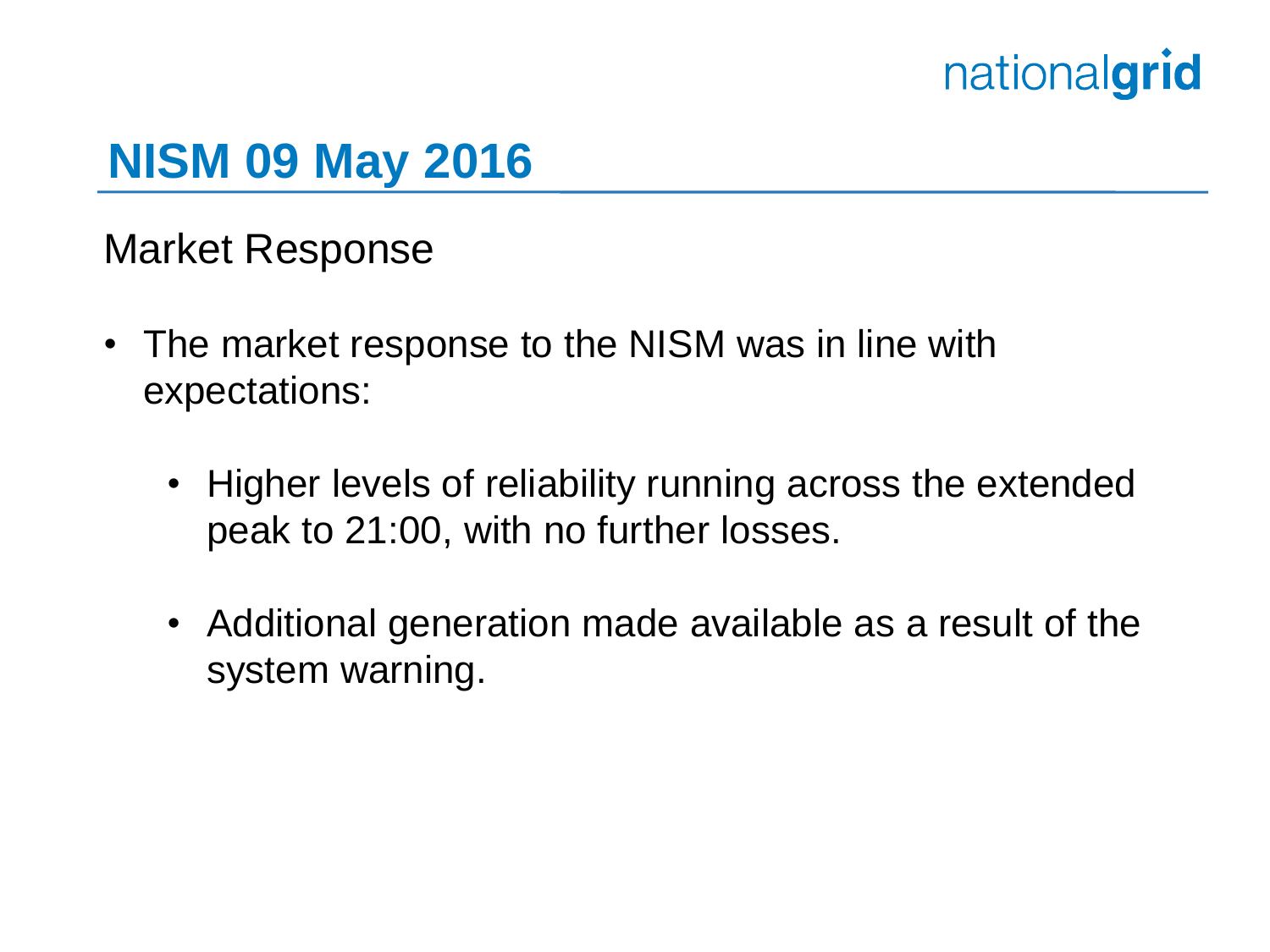#### **NISM 09 May 2016**

| <b>BMU</b>                                  | MW position at<br>16:49 | MW position at<br>20:36 | Difference in<br><b>MW</b> |
|---------------------------------------------|-------------------------|-------------------------|----------------------------|
| BMU-1                                       | 0                       | 40                      | 40                         |
| BMU-2                                       | 0                       | 120                     | 120                        |
| BMU-3                                       | 0                       | 300                     | 300                        |
| BMU-4                                       | 0                       | 300                     | 300                        |
| BMU-5                                       | 0                       | 300                     | 300                        |
| BMU-6                                       | $\overline{0}$          | 150                     | 150                        |
| BMU-7                                       | 329                     | 630                     | 301                        |
| BMU-8                                       | 350                     | 722                     | 372                        |
| BMU-9                                       | 513                     | 414                     | $-99$                      |
| <b>BMU-10</b>                               | 220                     | 100                     | $-120$                     |
| Total MWs recovered between 16:49 and 20:36 | <b>1664 MW</b>          |                         |                            |

The highest demand between 19:00 and 21:00 was 33.76GW and was approximately 600MW less than forecasted.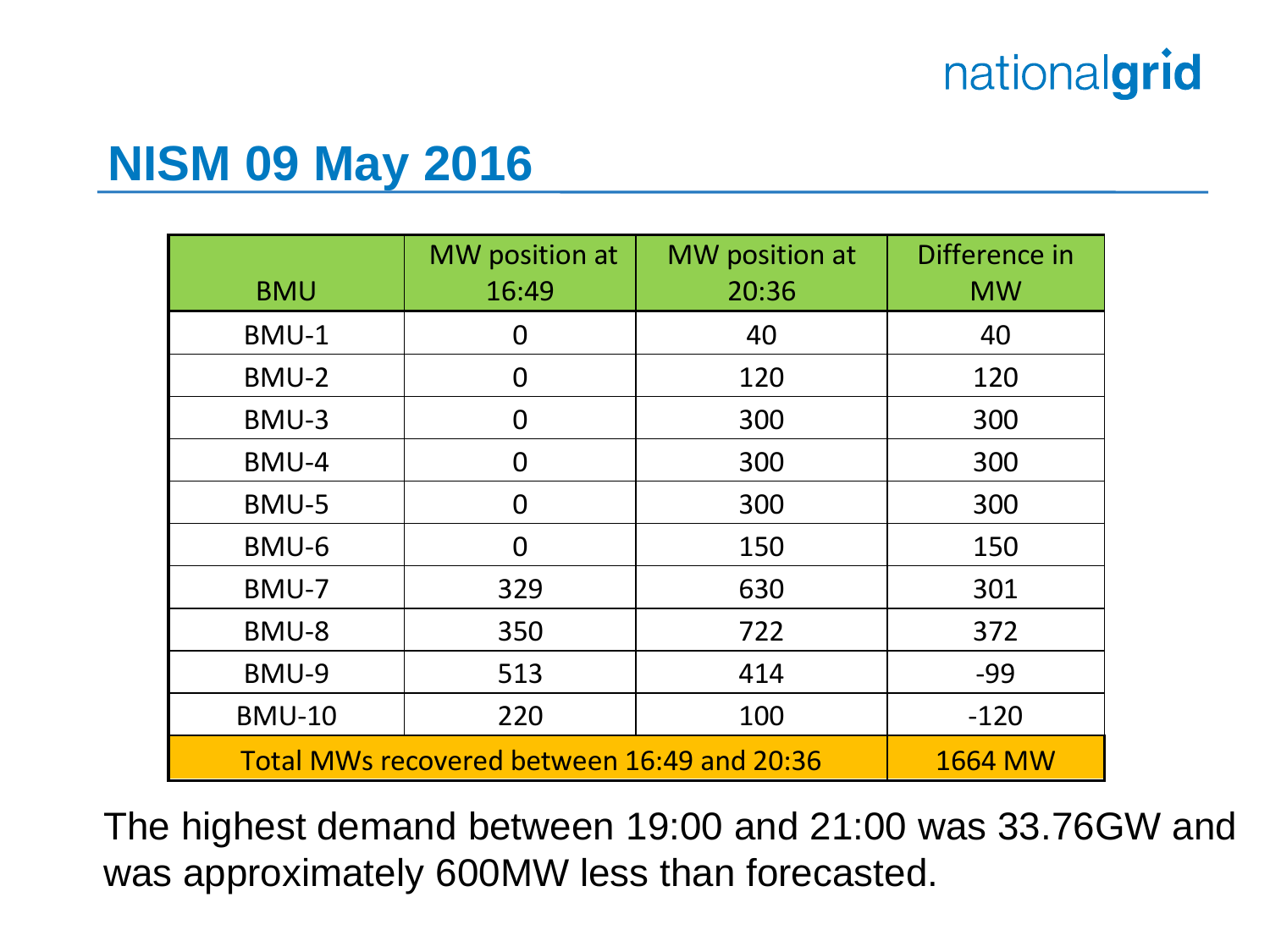#### **NISM overview**

Key Messages

- A NISM is a notice issued to the market by National Grid to request extra generation – it is not Demand Control
- **Historically the number of NISMs issued is similar in** Summer & Winter
- 09 May NISM worked as expected with a good Market Response